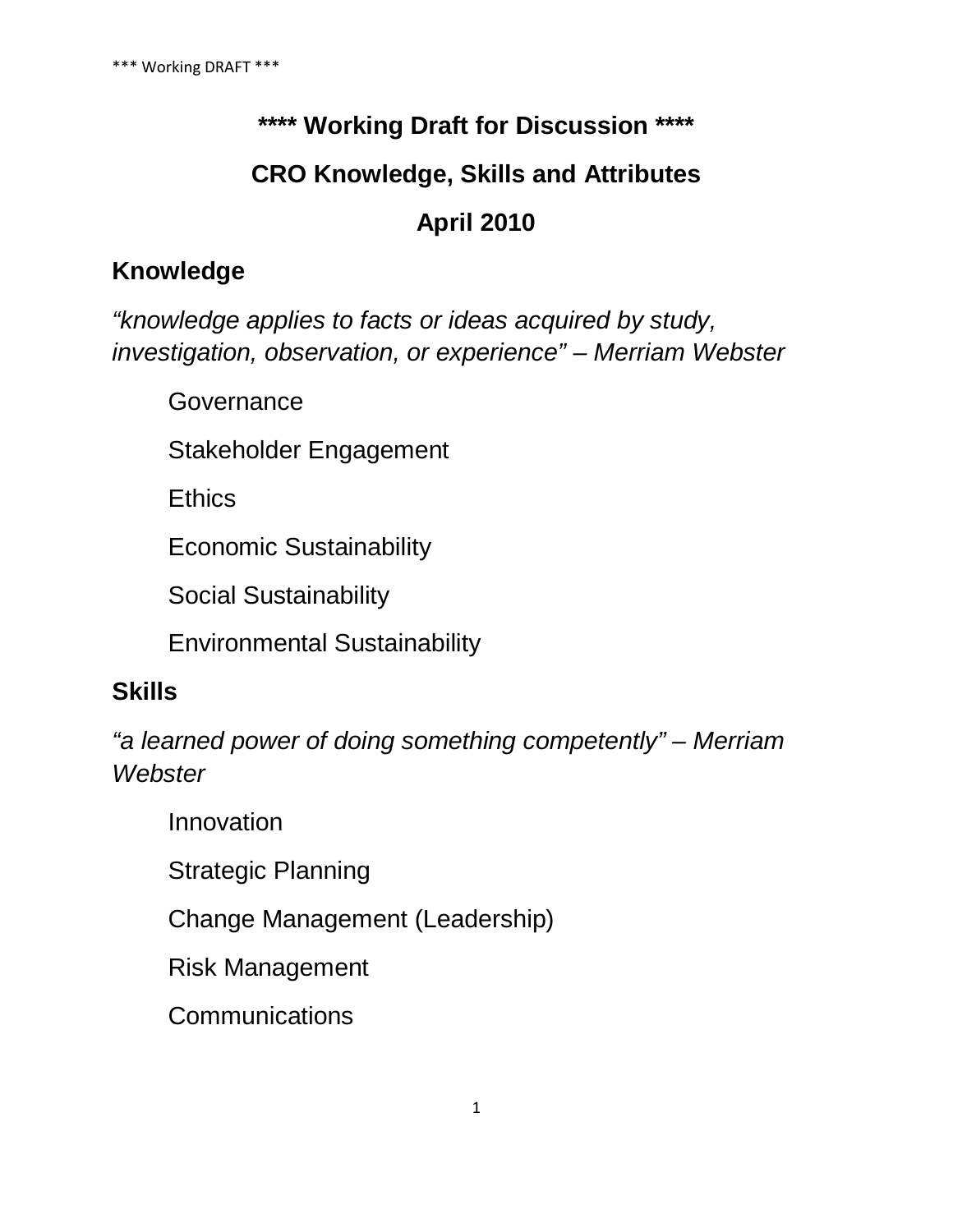\*\*\* Working DRAFT \*\*\*

## **Attributes**

*"a word ascribing a quality" – Merriam Webster*

**Ethical** 

Open-minded

Proactive and organized

Systematic

Logical

**Decisive** 

Diplomatic

**Observant** 

Perceptive

Flexible

Process focused

People sensitive

Versatile

**Tenacious** 

Self-reliant

**Confident**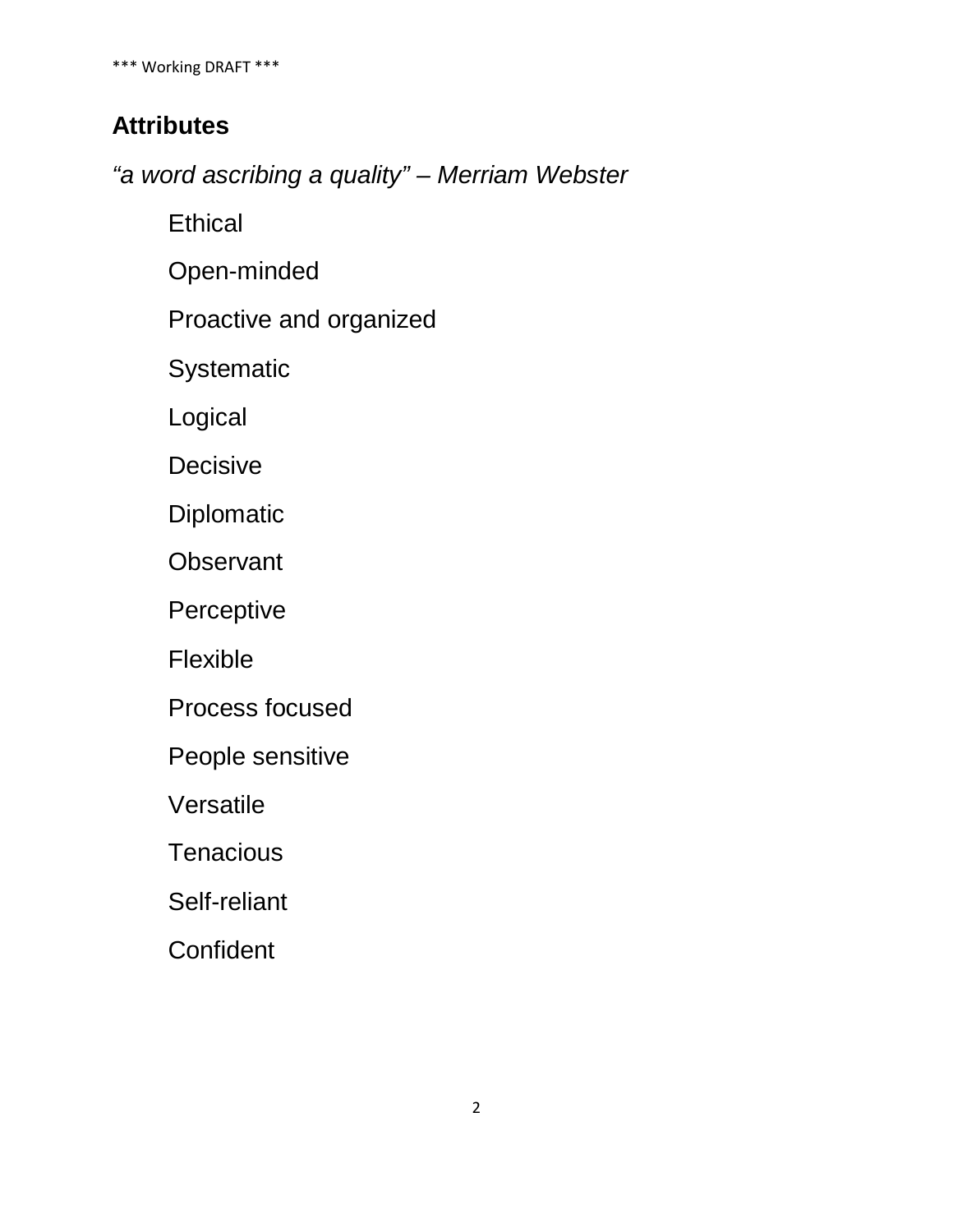# **CRO Qualification: Risk Management**

#### **Role of the Corporate Responsibility Officer Regarding Risk**

The CRO may directly manage, facilitate or participate in processes to reduce the likelihood or negative impact of unplanned future events. The Corporate Responsibility Officer's role is to assist in identifying, assessing, responding and monitoring opportunities and risks to achieve business goals consistent with the organization's shared values.

#### **Risk Management Knowledge**

Demonstrates knowledge of risk management concepts and is able to apply these concepts in one or more of areas below. Able to provide specific examples of actual involvement with risk management.

Assessing Risk Conducts Risk Assessments Builds Risk Models Identifies New Risks

Managing Risk Implements Risk Responses Avoiding Risk Transferring Risk (Insurance) Reducing Risk

Monitoring Risk Develops Risk Reporting Metrics Reports on Risks Within Context and Internal, External and Short Term and Long Term

Knowledge of Risks Geographic Standards Industry Standards Discipline Standards

#### **References**

ISO 31000:2009 (Risk Management: Principles and Guidelines)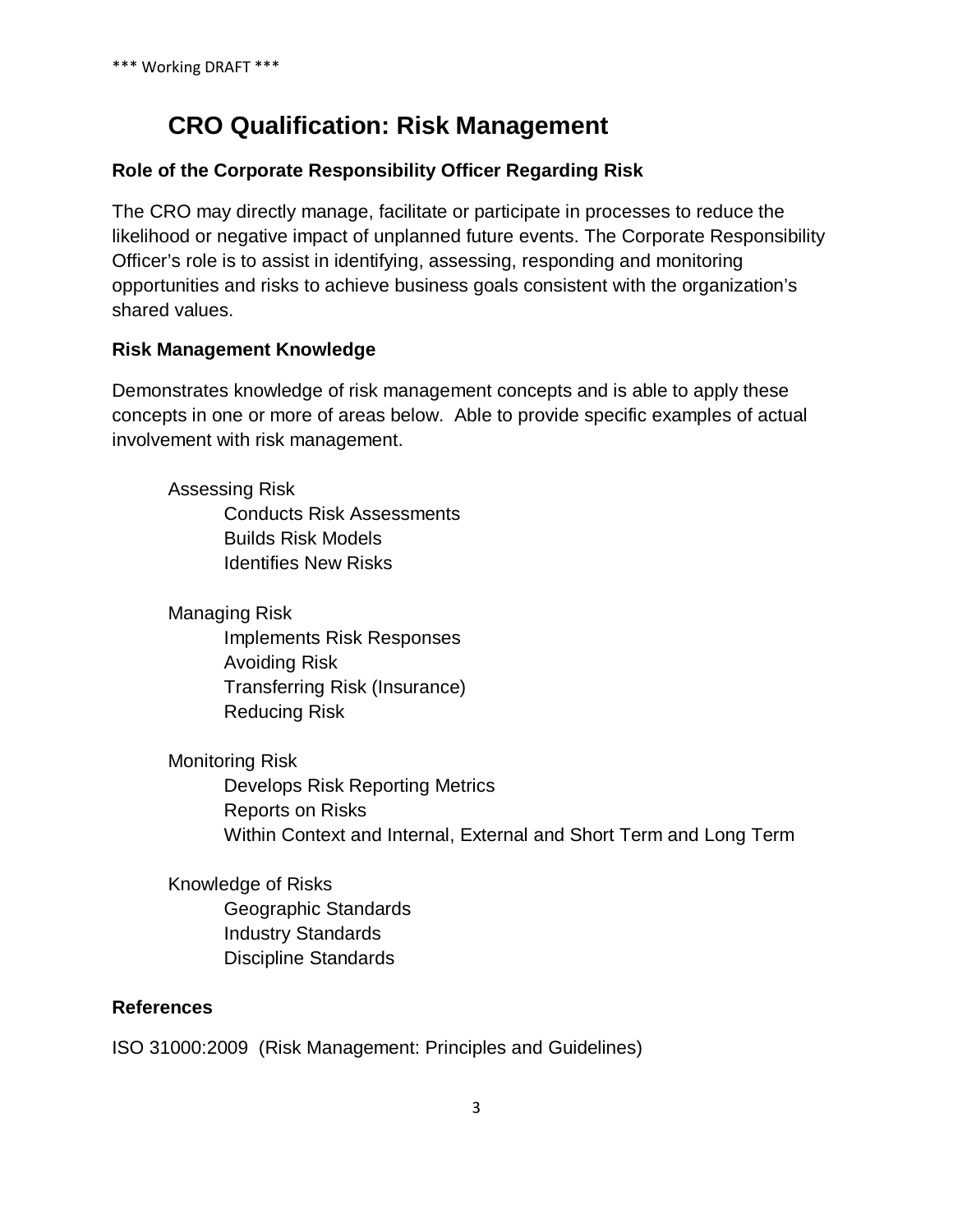# **CRO Qualification: Environment**

#### **Role of the Corporate Responsibility Officer Regarding Environment**

The CRO may directly manage, facilitate or participate in activities to monitor and protect the ecological systems that may be impacted by the organization. The Corporate Responsibility Officer's role is to assist in identifying, assessing, responding and monitoring environmental risks and opportunities in the company.

#### **Environmental Management Knowledge**

Demonstrates knowledge of environmental concepts and is able to apply these concepts in one or more of the areas below. Able to provide specific examples of actual involvement with environmental programs and processes.

Environmental stakeholder engagement

Resource use, reuse and conservation

Resource loss and environmental impacts of lost resources

Resources used and lost in the supply chain and logistics

Resources used and lost in product use and end-of-life

Protection of the environment and restoration of natural habitats

Community and other NGO partnerships for environmental protection, mitigation and/or restoration

Other environmental issues (e.g., climate change mitigation and adaptation, water use and community issues, toxic and hazardous materials, ozone depleting substances)

#### **References**

ISO 14001:2004 (Environmental Management System Standard)

ISO 26000 Draft (Social Responsibility Guidelines, section on Environmental Responsibility)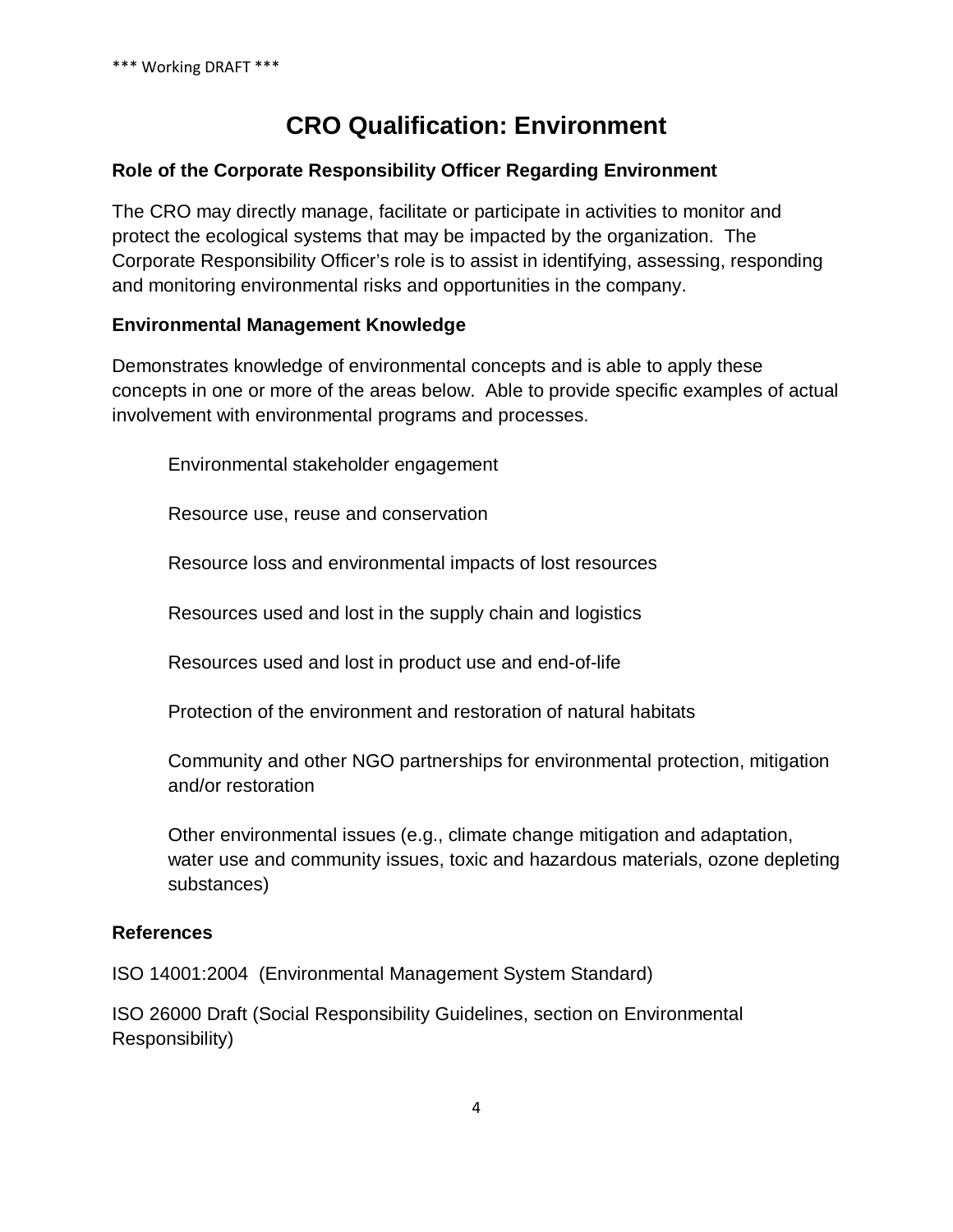# **CRO Qualification: Innovation**

#### **Role of the Corporate Responsibility Officer Regarding Innovation**

The CRO may directly lead, manage, facilitate or participate in the development or refinement of new products, services and/or processes within the organization.

#### **Innovation Knowledge**

Demonstrates knowledge of innovation concepts and is able to apply these concepts in one or more of the areas below. Able to provide specific examples of actual experience with innovation.

New Product Development Processes, Tools and Metrics

Customer and Market Research

Linkage to Strategy and Planning

Linkage to Teams, People and Organizational Issues

Portfolio Management

Technology and Intellectual Property

#### **References**

Product Development Managers Association (PDMA) Body of Knowledge, http://bok.pdma.org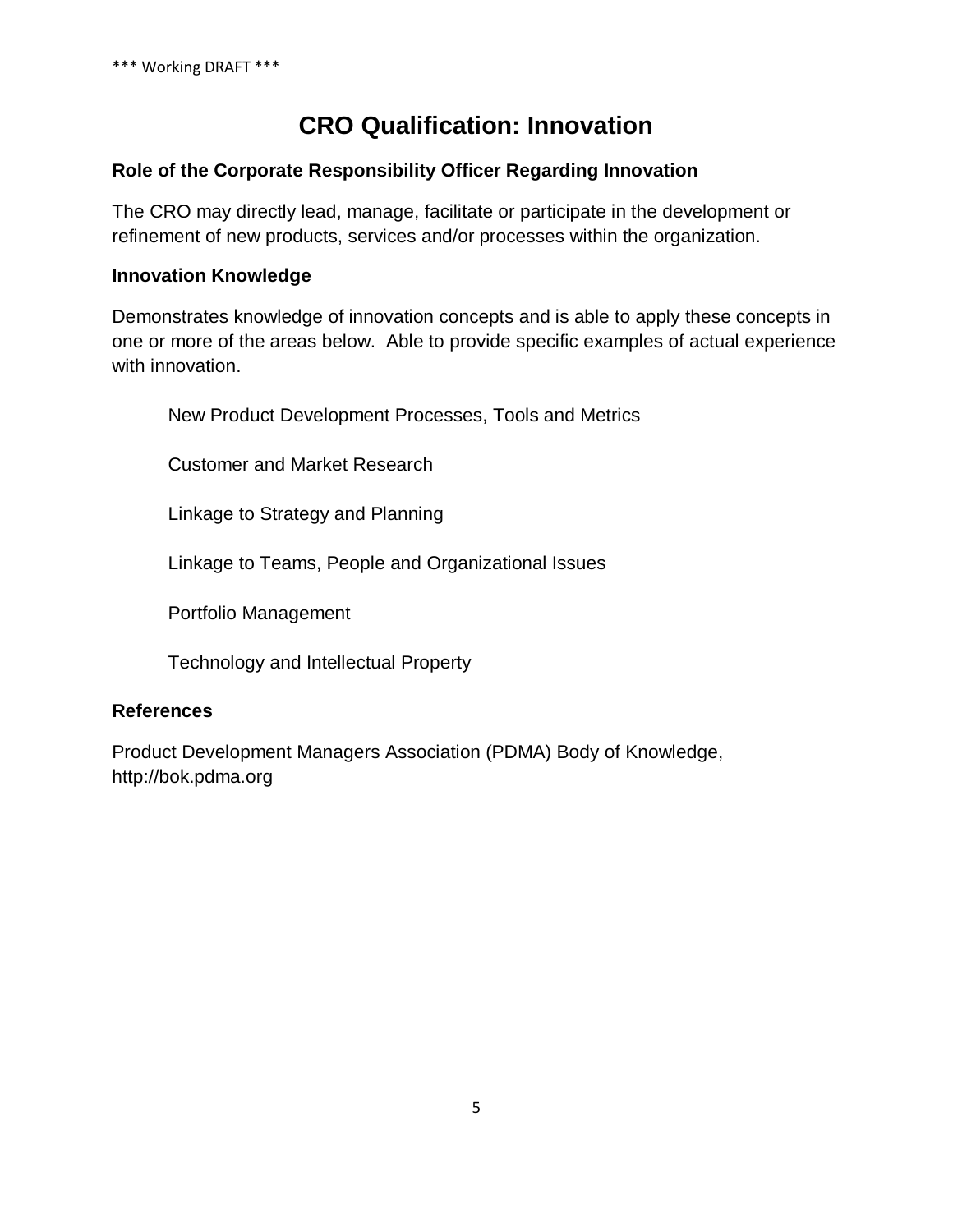# **CRO Qualification: Governance**

#### **Role of the Corporate Responsibility Officer Regarding Governance**

The CRO may directly or indirectly influence the process and structure to oversee, manage and run the organization.

#### **Governance Knowledge**

Demonstrates knowledge of governance concepts and is able to apply these concepts in one or more of the areas below. Able to provide specific examples of actual experience with influencing the governance structure of the organization.

Board of Directors & Committees, structure, independence, and competency

Business Practices & Ethics

Legal & Regulatory

Disclosure & Transparency

Enterprise Risk Management

Communication & Trust

**Monitoring** 

#### **References**

National Association of Corporate Directors (NACD) [\(https://secure.nacdonline.org/Source/Meetings/faq.cfm\)](https://secure.nacdonline.org/Source/Meetings/faq.cfm)

Crowe Horwath LLP Corporate Governance Framework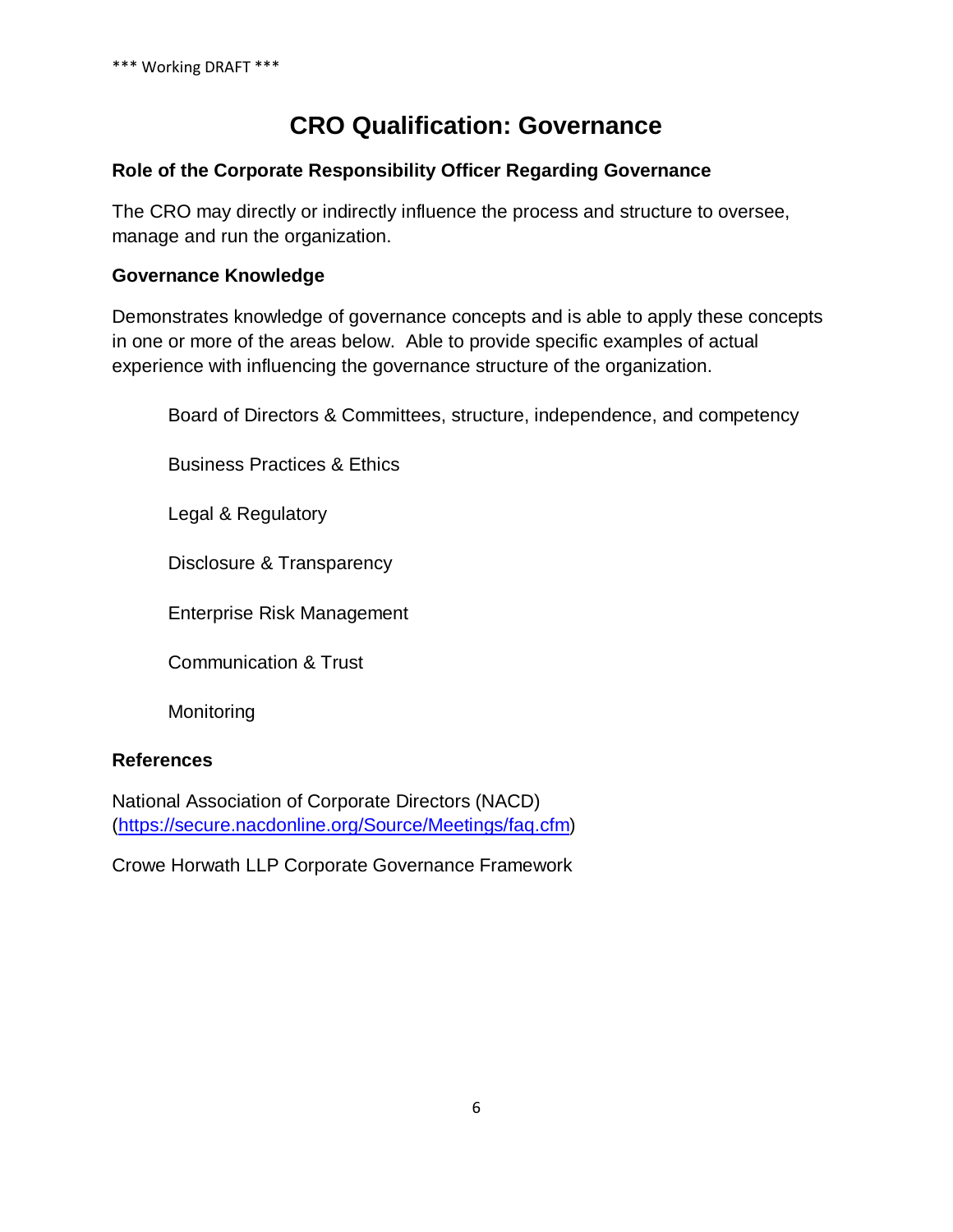## **Attribute Definitions**

Ethical – fair, truthful, sincere, honest and discreet

Open-minded – willing to consider alternative ideas or points of view; be inquisitive and ask a lot of questions; listens well

Proactive and organized – takes the initiative with issues and is personally organized

Systematic – shows a balanced affiliation for both tasks and people

Logical – makes decisions based on facts and reasoned logic

Decisive – reaches timely conclusions based on logical reasoning and analysis; expedites decisions methodically

Diplomatic – relates to others and shows tact in appropriate situations

Observant – shows the ability to identify both patterns and exceptions in complex situations; actively aware of physical surroundings and activities

Perceptive – instinctively aware of and able to understand situations

Flexible – shows a balanced global and detail focus

Process focused- demonstrates the ability to follow a pre-determined method; sees the interconnections between core product and service processes and the host of supporting processes

People sensitive – is sensitive to and can identify a person's emotional state

Versatile – adjusts readily to different situations

Tenacious – persistent, focused on achieving results

Self-reliant – acts and functions independently while interacting effectively with different types of people in a range of situations and copes with change